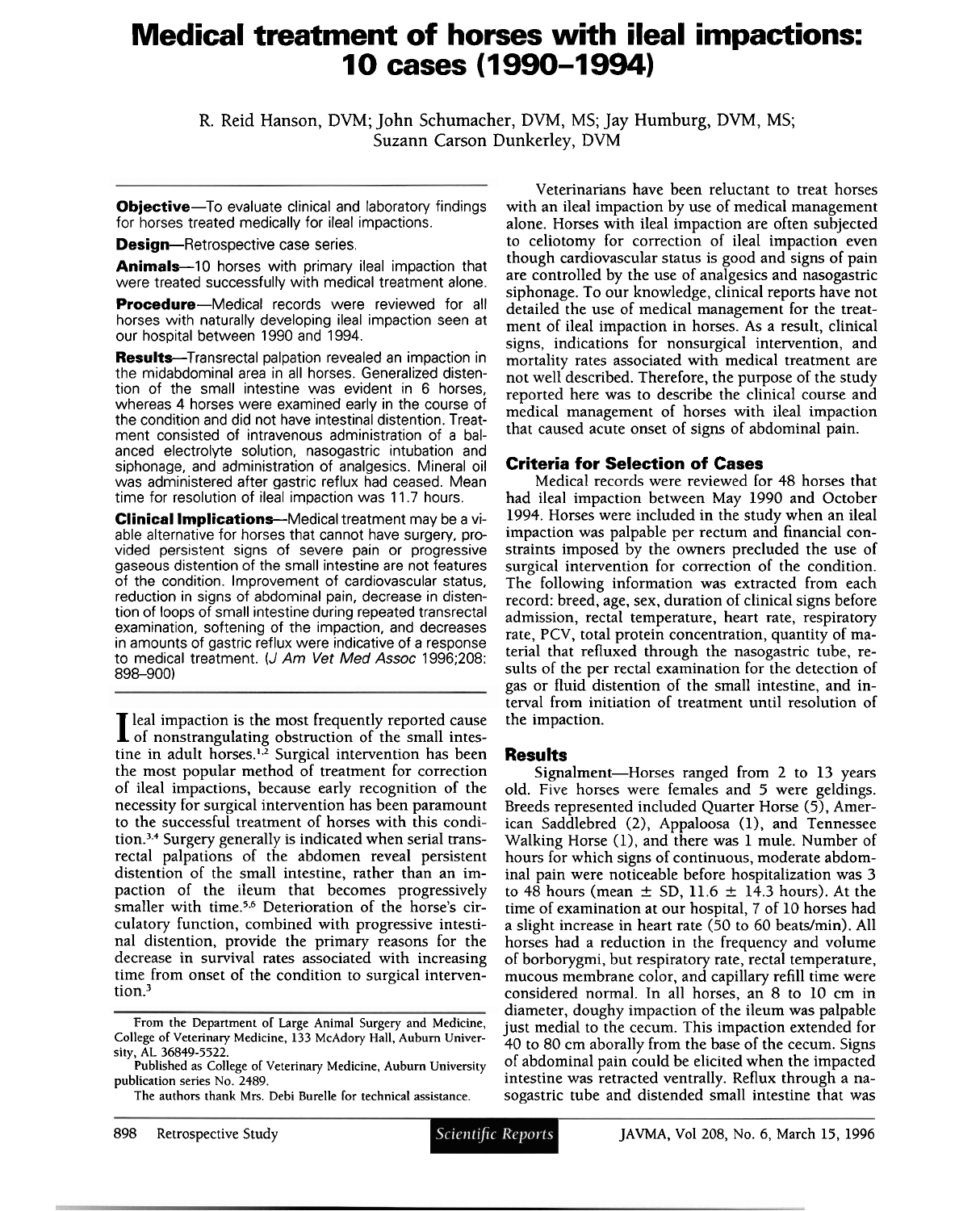easily palpable and taut were evident in 4 horses. Signs of pain were not elicited during manipulation of the distended small intestine in these 4 horses. Two horses had reflux through a nasogastric tube without evidence of small intestinal distention. Two horses did not have reflux through a nasogastric tube, but did have small intestine that was moderately distended with fluid, and 2 horses did not have reflux through the nasogastric tube and did not have distention of the small intestine.

## **Therapeutic Plan and Outcome**

Because the horses had signs of only mild abdominal pain and had a stable cardiovascular status, and because the owners decided not to pursue exploratory celiotomy, all horses were managed by use of medical treatment alone. Horses were not allowed access to feed or water. All horses repeatedly were intubated with a nasogastric tube, and siphonage was performed. A balanced electrolyte solution was administered, IV, at the rate of **3** L/h with the intent being to overhydrate the horses. Flunixin meglumine was administered  $(0.66 \text{ mg/kg of body weight}, IV, q 8 h)$ . Signs of mild abdominal pain persisted during the initial phase of treatment but abated with resolution of the impaction. Mineral oil was administered via nasogastric tube after gastric reflux had ceased. During the 12-hour period after resolution of the impaction, the rate of intravenous administration of fluid was reduced, but water was made available ad libitum. Horses were fed a bran mash diet, and medications were discontinued 12 hours after resolution of the impaction. At that time, all horses had defecated feces that contained mineral oil. Number of hours from initiation of treatment until resolution of the ileal impaction was 8 to 16 hours (mean  $\pm$  SD, 11.7  $\pm$  2.5 hours). A 50/50 mixture of alfalfa and coastal Bermuda hay was fed beginning 48 hours after resolution of the impaction. Additional complications were not encountered, and the horses were discharged with instructions to the owners to minimize the amount of mature coastal Bermudagrass hay fed to the horses.

## **Discussion**

Ileal impaction develops most commonly in horses in the southeastern United States.<sup>1,3,4</sup> The cause of ileal impaction is unknown, although feeding horses hay that has a high fiber content has been associated with ileal impaction.<sup>1,3,7,8</sup> Coastal Bermudagrass hay is often dry, slender, and stemmy, and is commonly fed to horses in the southeastern United States. As coastal Bermuda grass matures, the lignin and crude fiber content increases markedly. $8.9$  When the mature grass is cut and fed as hay, the increase in fiber can predispose horses to impaction colic, especially when dietary changes are associated with weather changes that limit water consumption.<sup> $7$ </sup> This predisposition for impaction is further aggravated by a combination of heat, stressful conditions, limited consumption of digestible roughage, ingestion of peUeted feeds, and twice-daily feeding patterns.1° Ileal impactions are not frequently reported in other parts of the United States in which legume or other hay combinations are the primary sources of roughage. In the horses reported here, small intestine im-

paction was diagnosed by per rectal palpation and was assumed to be in the ileum. It may be difficult to distinguish an impaction of the ileum from intraluminal impactions of other portions of the small intestine. In these horses, however, it was believed that the impaction was in the ileum as determined by the midabdominal location of the impaction, the proximity of the impaction to the cecum, and the limited mobility of the impacted intestine in the abdominal cavity. In other reported case studies in which diagnosis of ileal impaction was made on the basis of per rectal examination, the condition was confirmed during exploratory celiotomy.<sup>1,3</sup> Because of complete intraluminal obstruction of the ileum, distention of the small intestine develops early in the course of the condition. An impaction of the ileum can be most readily identified when examination is performed prior to onset of distention of the small intestine.<sup>1-3</sup> Possibly as a result of excessive distention of the small intestine, ileal impactions were identified by per rectal examination in none of 12 or 18 of 75 horses, respectively, in 2 other retrospective studies. $1,3$ 

Because of intestinal distention and spasmodic contraction of the ileum around the impaction, horses with ileal impaction often have signs of severe abdominal pain and may respond poorly to analgesic therapy. Gastric reflux through a nasogastric tube and detection of distention of the small intestine on per rectal examination are consistent with simple obstruction, strangulating obstruction of the small intestine, or enteritis of the proximal portion of the small intestine.<sup>3,11-14</sup> When the impacted ileum cannot be palpated, differentiating ileal impactions from simple mechanical obstruction or strangulating obstruction may be difficult.<sup>3</sup> Simple obstruction of the small intestine can usually be differentiated from strangulating obstruction by means of physical examination and by use of analysis of serial samples of peritoneal fluid, although analysis of a single sample of peritoneal fluid can be clinically useful.<sup>15-17</sup> Abnormal findings are detected in peritoneal fluid sooner after onset of strangulating obstruction than after onset of a simple obstruction.<sup>16-18</sup>

Medical treatment of horses with ileal impaction includes the use of analgesics and intravenously administered fluids.<sup>24</sup> When gastric reflux is not detected, orally administered laxatives such as mineral oil may hasten resolution of the impaction, but when the impaction persists and signs of complete small intestinal obstruction develop, surgery is mandated. Indicators that are useful to clinicians in separating horses with ileal impaction that can be treated surgically from those that are nonsurgical are the persistence of signs of abdominal pain after nasogastric decompression and detection of increases in gaseous distention of the small intestine during repeated per rectal examinations?

Horses suspected of having ileal impactions should be considered as surgical candidates because surgical correction of the condition is associated with a good prognosis.<sup>1,3,19</sup> Delaying surgery in horses with ileal impactions increases the risk of complications, because prolonged ileal impaction can produce necrosis of the ileal mucosa, which can lead to perforation as well as to secondary gastric rupture.<sup>1,5</sup> Researchers